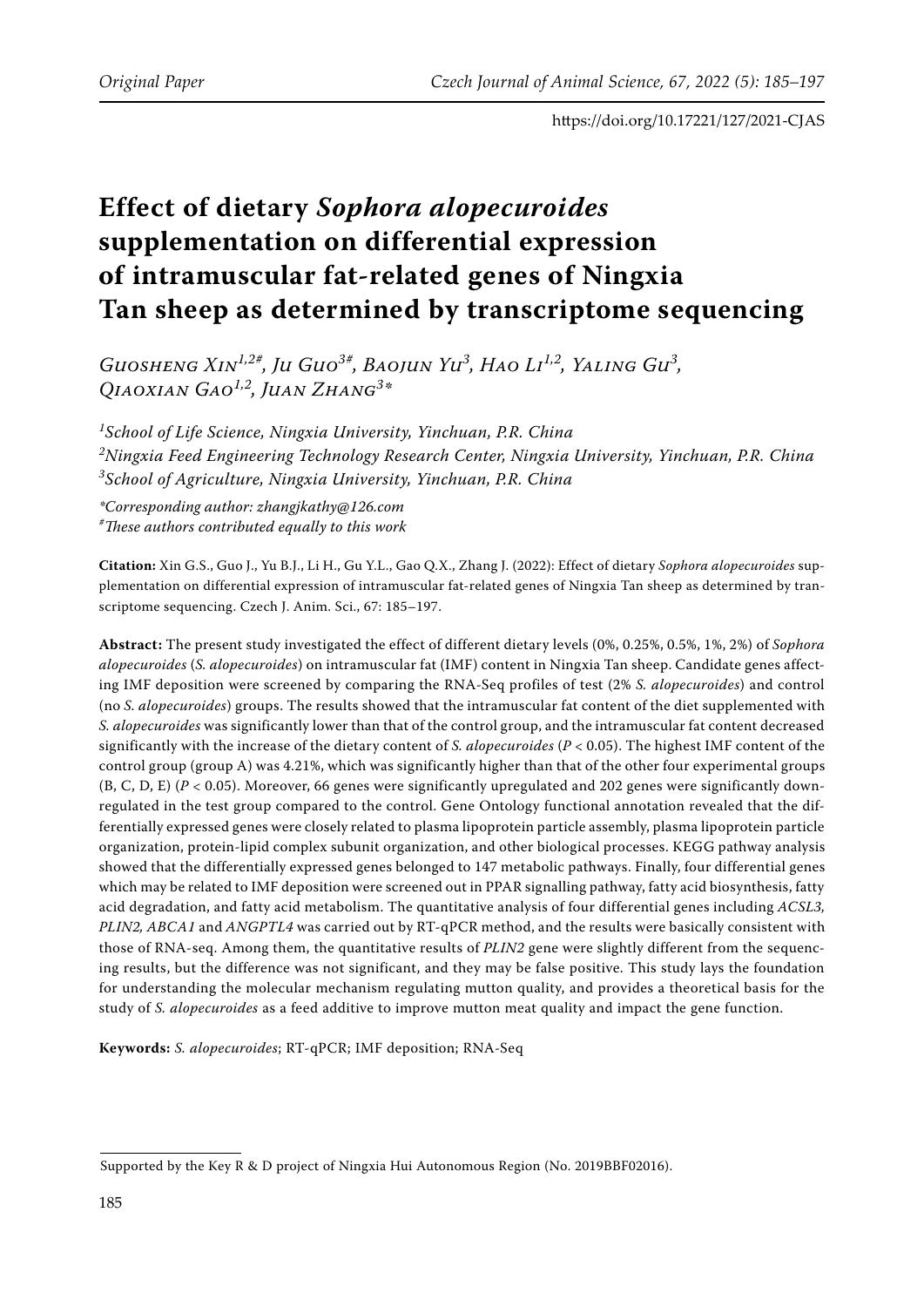Mutton has become favoured as a meat by consumers due to its relatively low fat and cholesterol content, and high protein, calcium, potassium, and vitamin B1 levels. This has led to an increased demand for mutton over the years. Meat quality is affected by many factors including breed, environment, and nutrition etc., but dietary regulation is a relatively easy means to improve it ([Guo et al.](#page-11-0)  [2019\)](#page-11-0). Therefore, many studies have sought to improve the quality and safety of animal products through dietary nutritional regulation. *S. alopecuroides*, known as 'Bu Ya' by ethnic minorities in China, belongs to the family *Leguminosae* and is distributed widely in the arid and semi-arid regions of northwestern China, and which is rich in protein during all stages of its growth, and all kinds of amino acids necessary for animals are also contained in its leaves and seeds. Additional components of interest include alkaloids, flavones, organic acids, polysaccharides, volatile oils, and other biologically active substances. In recent years, researchers have paid increasing attention to the possibility of using *S. alopecuroides* as a highly nutritious ground feed additive to improve meat quality. Intramuscular fat (IMF) deposition is one of the most critical factors affecting meat quality as it positively correlates with the tenderness and juiciness of meat ([Ruth et al. 2012](#page-12-0)). Animal muscle fat deposition occurs as a result of a balance between fat synthesis and catabolism, and the increase or decrease of fat deposition can affect meat quality and flavour [\(Chen et al. 2021](#page-11-1)).

RNA-Seq is based on high-throughput sequencing technology, which can comprehensively analyze changes in type, structure and expression level of transcripts ([Owens et al. 2019](#page-12-1)). Such approach can reveal the molecular regulatory mechanism underlying specific biological processes. Over the past decade, transcriptome analysis based on high-throughput sequencing has become the main method for functional gene research ([Wang et al. 2009](#page-12-2)) in plants, animals, microbiology and medicine. The present study applied RNA-Seq to investigate gene expression of *longissimus dorsi* muscle in Ningxia Tan sheep whose feed was supplemented with or without *S. alopecuroides*. The aim of the study was to identify candidate genes related to mutton IMF deposition. The obtained findings are expected to contribute to the improvement in the quality of mutton meat using *S. alopecuroides* as a feed additive. Moreover, functional gene analysis is expected to provide new information for the genetic improvement of Ningxia Tan sheep.

# **MATERIAL AND METHODS**

# **Animals and experimental design**

Animal tests were carried out at the Xiang Xin Tai Breeding Professional Cooperative of Helan County from 21 October 2018 to 22 December 2018, and they were approved by the animal ethics committee of Ningxia University. The trial feeding period was 60 days, including a pre-test period of 10 days and a subsequent test period of 50 days. Fifty 6-month-old castrated Ningxia Tan sheep with similar body condition and weight  $(28.02 \pm 1.32 \text{ kg}, \text{mean} \pm \text{SD})$  were used. A singlefactor completely randomized trial design was applied and the animals were randomly divided into five groups of 10 animals each. The experimental basal diet was formulated according to sheep requirements from [NRC \(2007\)](#page-12-3) and fed to the control group (group A) without *S. alopecuroides* addition, while experimental groups were fed a similar diet further supplemented with *S. alopecuroides*  at 0.25%, 0.5%, 1% and 2% for groups B, C, D and E, respectively [[Table S1](https://www.agriculturejournals.cz/web/cjas.htm?type=easForDoiArticle&id=127_2021-CJAS) in electronic supplementary material (ESM) ([for the supplementary material](https://www.agriculturejournals.cz/web/cjas.htm?type=easForDoiArticle&id=127_2021-CJAS) [see the electronic version](https://www.agriculturejournals.cz/web/cjas.htm?type=easForDoiArticle&id=127_2021-CJAS))]. The animals were fed twice a day at 07:00 and 17:00, and water was available *ad libitum*. As the feeding trial was completed, five sheep from each group were randomly selected for slaughter. They were subjected to a 24 h fasting period and received no water 2 h prior to slaughter, and neck exsanguination was used. Approximately 15 cm of the *longissimus dorsi* muscle from behind the 12<sup>th</sup> rib were collected and stored at  $-20$  °C for IMF measurement and –80 °C for transcriptome sequencing, individually.

# **Determination of meat quality traits**

The determination methods of meat quality traits including pH value, shear force, cooking yield, pressing loss, dripping loss, fatty acids and amino acids followed [Chen and Sui \(2018\)](#page-11-2), and meat colour determination was evaluated according to [Olfaz](#page-12-4) [et al. \(2005\)](#page-12-4).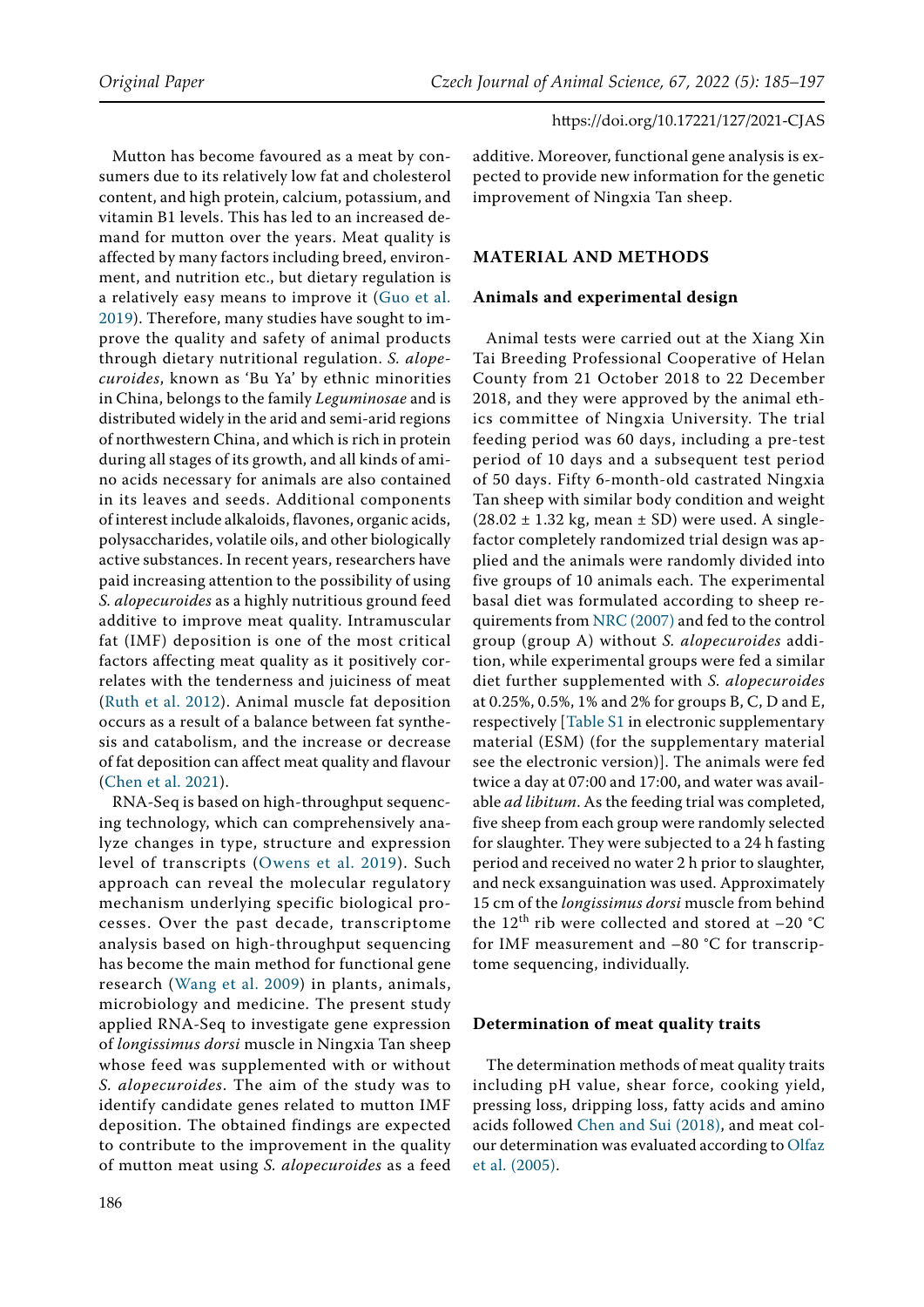#### **Total RNA extraction**

Three sheep were randomly selected from the control group and group E, respectively, for transcriptome sequencing, and total RNA was extracted with TRIzol reagent (Invitrogen, Carlsbad, CA, USA) and genomic DNA elimination by treatment with DNase I (Invitrogen, Carlsbad, CA, USA) and RNA quality and quantity determination were performed, RNA purity was assessed by measuring optical density (OD) at 260 and 280 nm on a NanoDrop ND-2000 UV spectrophotometer (NanoDrop Technologies, Wilmington, DE, USA). Total RNA integrity was evaluated using an Agilent 2100 Bioanalyzer (Agilent Technologies, Santa Clara, CA, USA). If the extracted RNA displayed OD260/OD280 = 1.8-2.1, OD260/OD230  $\geq$  2,  $28S/18S \geq 1$ , and RNA complete value (RIN)  $\geq 6.5$ , the extracted RNA was considered to meet library construction sequencing standards.

### **cDNA library construction and RNA sequencing**

After the total RNA sample was assessed for quality and quantity, a cDNA library was constructed. Briefly, oligo (dT) magnetic beads were applied for the separation and enrichment of purified mRNA, followed by enzymatic RNA fragmentation, cDNA synthesis using the reverse transcription PrimeScript RT Reagent Kit (NEB, Ipswich, MA, USA), sequencing adapter connection, and PCR amplification. The size and purity of the cDNA library were determined using the Agilent DNA 1000 Kit (Agilent Technologies, Santa Clara, CA, USA) and the Agilent 2100 Bioanalyzer (Agilent Technologies, Santa Clara, CA, USA). An ABI StepOnePlus real-time PCR system (Thermo Fisher Scientific, Waltham, MA, USA) was used to accurately quantify the effective concentration of the cDNA library (> 2 nmol/l) and ensure its quality. Finally, each cDNA library was sequenced on an Illumina HiSeq 2000 system (Illumina, San Diego, CA, USA) using double-end sequencing to obtain raw reads.

#### **Quality control of sequencing data**

After total RNA samples of Ningxia Tan sheep passed the quality inspection, first-strand cDNA was synthesized with mRNA from enriched samples as template. Then, second-strand cDNA was synthesized with dNTPs and DNA polymerase I. After purification, the terminal was repaired, a poly-A tail was added, and the sequencing connector was attached. Based on the size of the fragment, the cDNA library was enriched by PCR and sequenced on an Illumina HiSeq 2000 system (Illumina, San Diego, CA, USA). The image data file obtained by sequencing was transformed into raw reads by base recognition analysis. Then, low-quality reads were filtered out according to the quality control value to obtain clean reads. Clean reads were compared with the reference genome sequence, and the transcriptome data of mapped reads was analyzed according to the annotated text. DESeq software ([Love et al.](#page-11-3) [2014](#page-11-3)) was used to normalize mRNA counts in each sample, calculate the multiple of differences, and test for significance.

# **RNA-Seq correlation analysis and principal component analysis**

Given that biological repetition is necessary for any biological experiment including highthroughput sequencing, horizontal correlation of gene expression between samples was applied to test the reliability of the experiment and whether sample selection was reasonable or not. The closer the correlation coefficient was to 1, the higher was the similarity of expression patterns between samples.  $R^2$  between biological repetition samples should be at least  $> 0.8$ .

# **Differential gene screening and functional analysis**

The Fragments per Kilobase Million (FPKM) method was used to calculate transcript expression. DESeq software ([Love et al. 2014](#page-11-3)) was used to normalize mRNA counts in each sample, calculate the multiple of differences, and test for significance. Genes expressed differentially between the experimental group and the control group were identified by default screening criteria with *P* < 0.05 and  $log_2(fold change) > 1$ .

Functional analysis of differentially expressed genes included cluster analysis of FPKM values, GOseq software to annotate Gene Ontology (GO)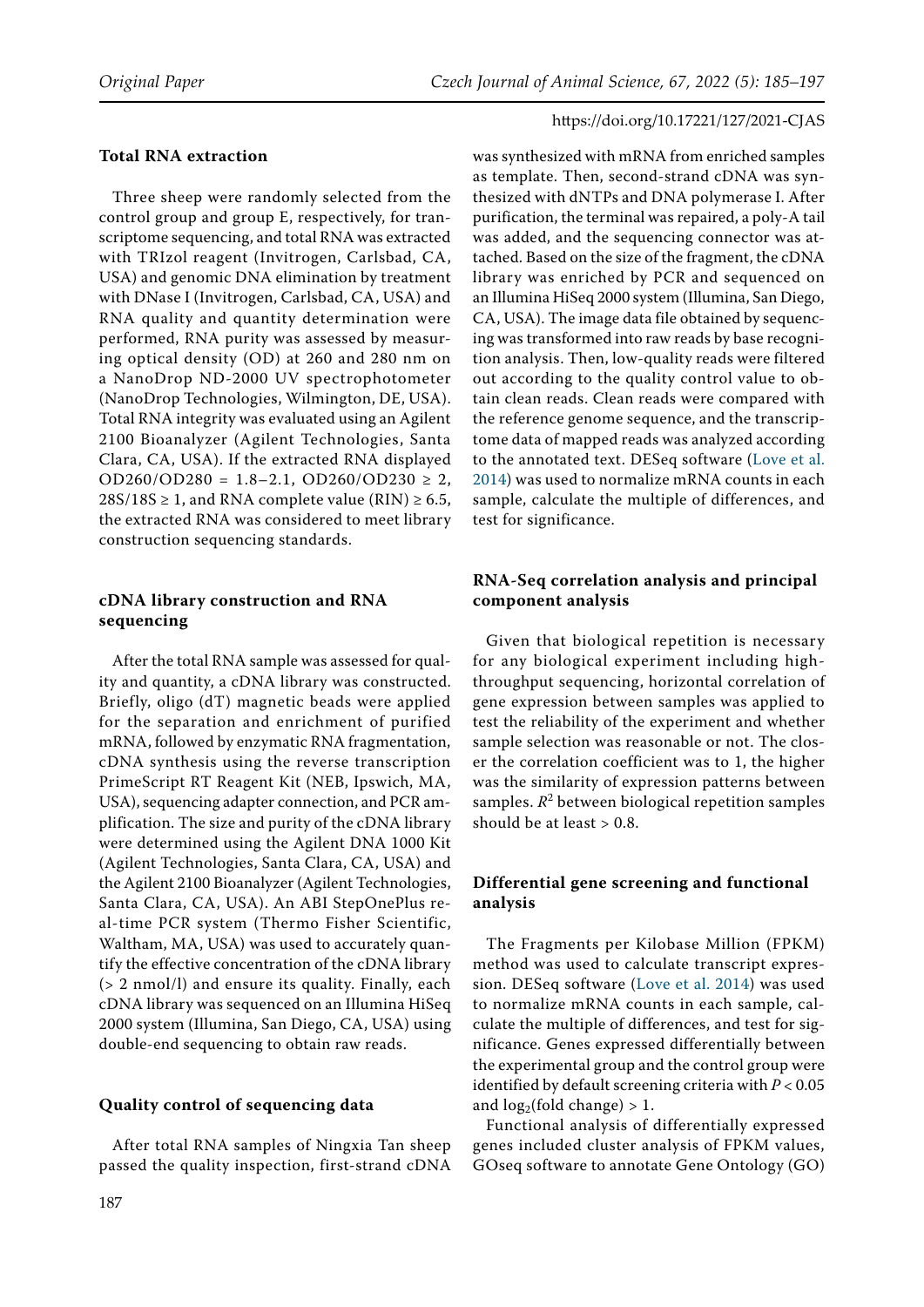functions and reveal biological functions, and Kyoto Encyclopaedia of Genes and Genomes (KEGG) analysis to identify signalling pathways. Pathway enrichment analysis was performed using KOBAS v2.0 (http://kobas.cbi.pku.edu.cn) and significance was determined for a false discovery rate  $\leq 0.05$ .

## **Verification of differentially expressed candidate genes**

To confirm the accuracy of sequencing, actin beta (*ACTB*) was selected as the internal reference gene, and the levels of candidate differentially expressed genes were verified by quantitative real-time PCR (qPCR). The primer sequences used to amplify candidate genes and *ACTB* were designed with Primer v5.0 software (Biosoft International, San Francisco, CA, USA) and are listed in Table 1. The primers were synthesized by Beijing Orson Gene Technology Co., Ltd (Beijing, China). The PCR reaction program included denaturation at 95 °C for 3 min, denaturation at 95 °C for 10 s, and annealing at 60 °C for 30 s for a total of 39 cycles. Three replicates of qPCR were conducted for each sample during the amplified experiment.

#### **Statistical analysis**

One-way ANOVA was performed by SPSS v25.0 software (Chicago, IL, USA) with ANOVA program, and Duncan's test was used for multiple comparisons. The relative expression of candidate differentially expressed genes between samples was calculated by the  $2^{-\Delta\Delta\bar{C}T}$  method, and statistical analysis was performed by *t*-test. *P* < 0.05 was considered significant differences, and  $P > 0.05$  was considered no significant difference.

# **RESULTS**

#### **Determination of meat quality**

*Effect of different levels of S. alopecuroides on meat quality*. As can be seen in Table 2, the addition of different amounts of *S. alopecuroides* to the diet had a significant impact on meat redness, pressing loss, and cooking yield (*P* < 0.05), but not on pH value, meat yellowness, meat whiteness, and drip loss (*P* > 0.05). Redness was significantly higher in group C than in the other four groups (*P* < 0.05). Water loss rate was significantly higher in groups C and D compared to groups A and B  $(P < 0.05)$ . Cooking yield displayed a downward trend with increasing *S. alopecuroides* dosage, with the value of group A being significantly higher than those of groups C, D, and E (*P* < 0.05). No significant difference in shear force was observed between groups (*P* > 0.05), although a downward trend was recorded for groups B, C, D, and E.

*Effect of different levels of S. alopecuroides on fatty acid and amino acid composition.* As shown in Table 1, the amount of polyunsaturated fatty acids (PUFA) was significantly higher in group E  $(3.663 \text{ g/kg})$  than in groups A, B, and C ( $P < 0.05$ ). The ratio of PUFA/saturated fatty acids, an important index when evaluating the nutritional value of meat, was significantly higher in group E compared to all other groups (*P* < 0.05). The highest n-6 PUFA value was achieved in group E (3.459 g/kg) and was significantly higher than in groups A, B, and  $C (P < 0.05)$ . In contrast, no significant differ-

Table 1. Composition of fatty acids in the *longissimus dorsi* muscle of Tan sheep supplemented with different levels of *S. alopecuroides* (g/kg)

| Parameters  |                    |                    |                    |                    |                    |            |                 |
|-------------|--------------------|--------------------|--------------------|--------------------|--------------------|------------|-----------------|
|             | A                  | B                  | C                  | D                  | E                  | <b>SEM</b> | <i>P</i> -value |
| <b>MUFA</b> | 7.243              | 7.832              | 5.663              | 6.298              | 5.676              | 0.372      | 0.233           |
| <b>PUFA</b> | 2.808 <sup>a</sup> | 2.633 <sup>a</sup> | 2.591 <sup>a</sup> | $3.086^{ab}$       | 3.663 <sup>b</sup> | 0.113      | 0.009           |
| PUFA/SFA    | $0.223^a$          | $0.260^{ab}$       | 0.319 <sup>b</sup> | 0.341 <sup>b</sup> | $0.462^{\circ}$    | 0.020      | < 0.001         |
| n-3 PUFA    | 0.170              | 0.156              | 0.155              | 0.154              | 0.187              | 0.005      | 0.240           |
| n-6 PUFA    | $2.625^{\rm a}$    | 2.469 <sup>a</sup> | 2.431 <sup>a</sup> | $2.926^{ab}$       | 3.459 <sup>b</sup> | 0.110      | 0.010           |

MUFA = monounsaturated fatty acids; PUFA = polyunsaturated fatty acids; SFA = saturated fatty acids a,bDifferent lowercase letters in the same row indicate a significant difference ( $P < 0.05$ )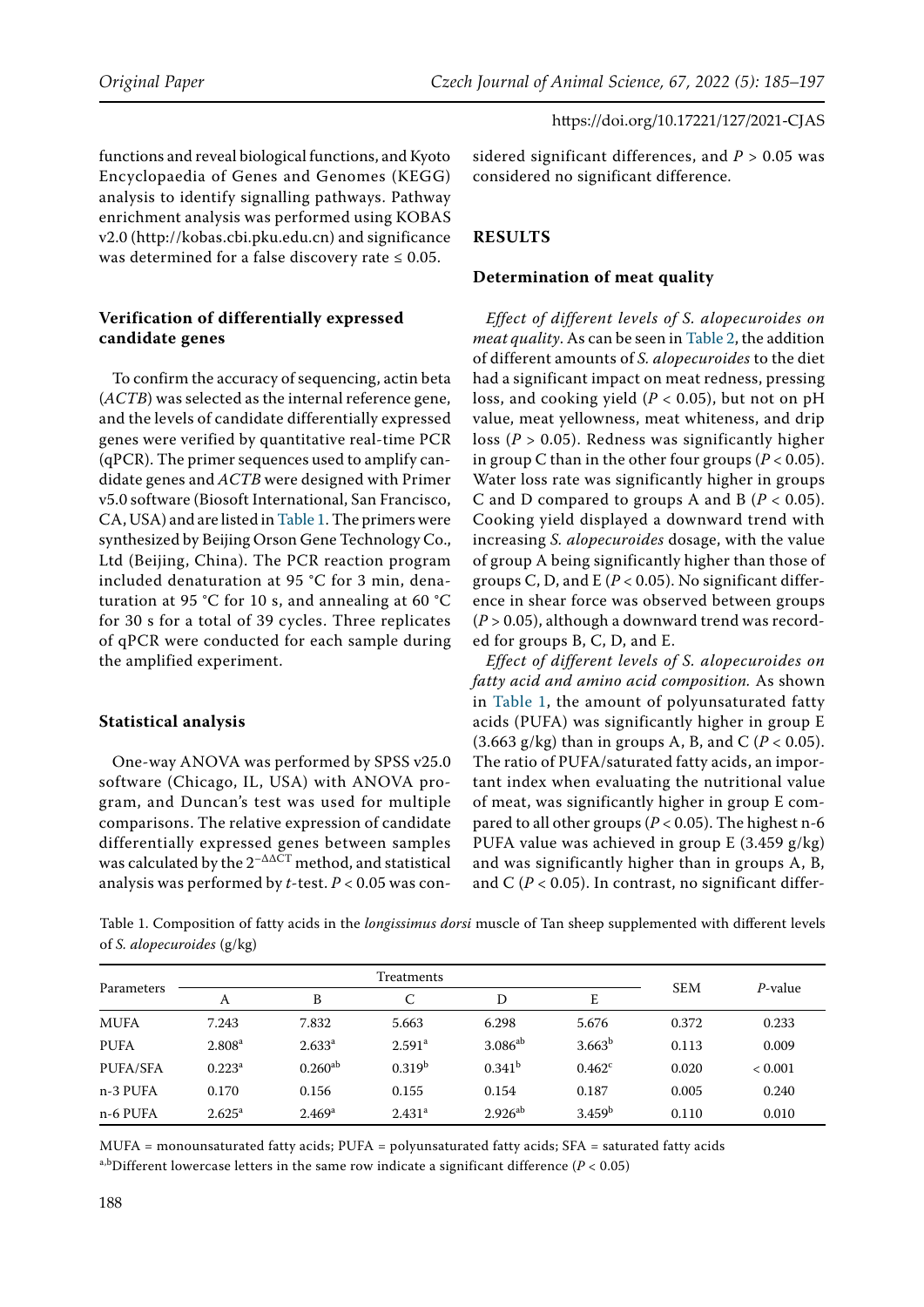| Parameters           | A               | B                  | C                      | D                  | E            | <b>SEM</b> | P-value |
|----------------------|-----------------|--------------------|------------------------|--------------------|--------------|------------|---------|
| $pH_{45min}$         | 6.48            | 6.50               | 6.48                   | 6.47               | 6.60         | 0.044      | 0.908   |
| $pH_{24h}$           | 5.90            | 5.70               | 5.78                   | 5.84               | 5.80         | 0.046      | 0.737   |
| Meat colour A        | $16.46^{\circ}$ | $15.44^{\rm a}$    | $19.44^{b}$            | $14.94^{\rm a}$    | $17.13^a$    | 0.452      | 0.006   |
| Meat colour B        | 12.68           | 13.49              | 15.48                  | 14.33              | 13.68        | 0.346      | 0.106   |
| Meat colour L        | 31.78           | 30.02              | 33.91                  | 29.03              | 32.84        | 0.337      | 0.342   |
| Pressing loss $(\%)$ | $33.41^a$       | 33.94 <sup>a</sup> | $37.72^b$              | 37.81 <sup>b</sup> | $35.64^{ab}$ | 0.008      | 0.018   |
| Drip $loss (\%)$     | 3.01            | 3.11               | 3.10                   | 2.95               | 2.69         | 0.122      | 0.847   |
| Cooking yeild (%)    | $65.43^{\circ}$ | $64.20^{ab}$       | $62.68$ <sup>abc</sup> | $60.70^{\circ}$    | $61.55^{bc}$ | 0.009      | 0.032   |
| Shear force $(N)$    | 18.82           | 17.86              | 15.04                  | 16.60              | 16.92        | 0.703      | 0.511   |

| Table 2. Effects of different levels of S. alopecuroides on meat quality traits of Ningxia Tan sheep |  |  |
|------------------------------------------------------------------------------------------------------|--|--|
|------------------------------------------------------------------------------------------------------|--|--|

Treatment A = without added *S. alopecuroides*; Treatment B = 0.25% *S. alopecuroides* in the diet; Treatment C = 0.5% *S. alopecuroides* in the diet; Treatment D = 1% *S. alopecuroides* in the diet; Treatment E (2% *S. alopecuroides* in the diet; Meat colour  $A = A > 0$  indicates the degree of red and  $A < 0$  indicates the degree of green; Meat colour  $B = B > 0$  indicates the degree of yellow and  $B < 0$  indicates the degree of blue; Meat colour  $L = 100$  is white and 0 is dark a<sup>-c</sup>Different lowercase letters in the same row indicate a significant difference ( $P < 0.05$ )

ence between groups was recorded for n-3 PUFA  $(P > 0.05)$ . As reported in Table 3, the total amino acid content giving a fresh, sweet, and aromatic taste was similar among groups and corresponded to 10.14% (A), 10.31% (B), 10.62% (C), 10.4% (D), and 10.83% (E). This similarity reflected also the lack of significant differences between groups with respect to the particular amino acids.

*Effect of different levels of S. alopecuroides on common nutrients*. As shown in Table 4, IMF decreased gradually with the increase of *S. alopecuroides*  supplementation in diet, and the content (4.21%) in group A was significantly higher than that in all other groups ( $P < 0.05$ ). The initial water content was significantly higher in group D (72.48%) than in groups A and B ( $P < 0.05$ ) and that of the latter group was significantly higher than in group E (*P* < 0.05). Addition of *S. alopecuroides* to the diet had no significant effect on muscle crude protein and crude ash  $(P > 0.05)$ .

#### **Total RNA electrophoresis results**

Gel electrophoresis revealed three clear 28S, 18S, and 5S bands without significant degradation.

Table 3. Analysis of amino acid content in the *longissimus dorsi* muscle of Tan sheep at different levels of *S. alopecuroides* (%)

| Amino acid |          | A                 | B              | $\mathsf{C}$      | D              | E                 | <b>SEM</b> | $P$ -value |
|------------|----------|-------------------|----------------|-------------------|----------------|-------------------|------------|------------|
| Umami      | Glu      | 2.76              | 2.80           | 3.06              | 2.88           | 2.76              | 0.076      | 0.755      |
|            | Asp      | 1.67              | 1.54           | 1.80              | 1.79           | 1.67              | 0.048      | 0.338      |
|            | Arg      | 1.13              | 1.12           | 1.10              | 1.03           | 1.20              | 0.037      | 0.816      |
|            | subtotal | 5.56              | 5.46           | 5.96              | 5.7            | 5.63              | 0.168      | 1.917      |
| Sweet      | Ser      | 0.71              | 0.72           | 0.82              | 0.89           | 0.81              | 0.041      | 0.681      |
|            | Ala      | 1.28              | 1.42           | 1.22              | 1.18           | 1.34              | 0.046      | 0.846      |
|            | Gly      | 0.71              | 0.71           | 0.63              | 0.64           | 0.76              | 0.027      | 0.749      |
|            | subtotal | 2.7               | 2.85           | 2.67              | 2.71           | 2.91              | 0.117      | 2.275      |
| Aromatic   | Tyr      | 0.82              | 0.88           | 0.82              | 0.85           | 0.90              | 0.026      | 0.938      |
|            | Phe      | 1.06 <sup>a</sup> | 1.12           | 1.17 <sup>a</sup> | $1.14^{\rm a}$ | 1.39 <sup>b</sup> | 0.032      | 0.008      |
|            | subtotal | 1.88              | $\overline{2}$ | 1.99              | 1.99           | 2.29              | 0.058      | 0.939      |

a,bDifferent lowercase letters in the same row indicate a significant difference ( $P < 0.05$ )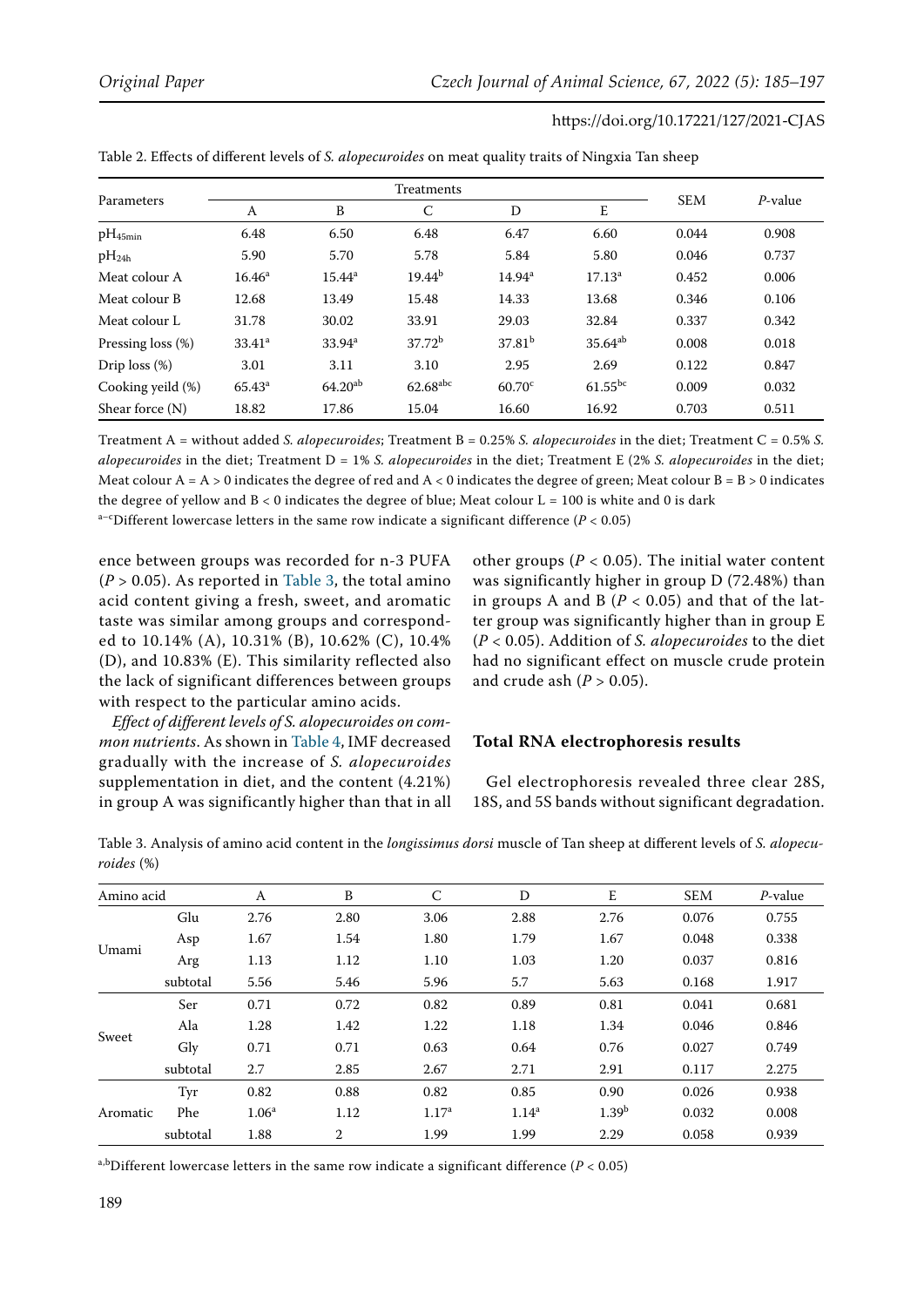|                       | Treatments        |             |                      |                    |                   |            |         |
|-----------------------|-------------------|-------------|----------------------|--------------------|-------------------|------------|---------|
| Parameters            | A                 | B           |                      | D                  | E                 | <b>SEM</b> | P-value |
| Initial moisture (%)  | $69.15^{\circ}$   | $68.33^{a}$ | $70.19^{ab}$         | 72.48 <sup>b</sup> | $70.76^{ab}$      | 0.457      | 0.028   |
| Crude protein (%)     | 22.14             | 22.11       | 22.35                | 21.30              | 22.69             | 0.238      | 0.453   |
| Intramuscular fat (%) | 4.21 <sup>a</sup> | $3.75^{b}$  | $3.34$ <sup>bc</sup> | $3.14^{bc}$        | 2.78 <sup>c</sup> | 0.162      | 0.018   |
| Crude ash (%)         | 1.61              | 1.72        | 1.56                 | 1.58               | 1.61              | 0.028      | 0.288   |

Table 4. Effect of different levels of *S. alopecuroides* on nutrient composition of Ningxia Tan sheep meat

a<sup>-c</sup>Different lowercase letters in the same row indicate a significant difference ( $P < 0.05$ )

The RNA OD260/OD280 ratio was between 1.8 and 2.2, and RNA exhibited good integrity (RIN  $\geq$  6.5), indicating its suitability for subsequent experiments ([Figure S1](https://www.agriculturejournals.cz/web/cjas.htm?type=easForDoiArticle&id=127_2021-CJAS) in ESM).

#### **Quality control of raw sequencing data**

Accuracy and reliability of the obtained sequencing results were determined by assessing the quality of the original sequencing data. Based on the above IMF data, muscle samples from three animals of the control group (A1, A2, and A3) and three animals of the experimental group (E1, E2, and E3) were sequenced and analyzed. The number of raw reads obtained was 25 151 533 from A1, 19 732 058 from A2, 27 688 954 from A3, 25 918 107 from E1, 25 114 182 from E2, and 20 639 924 from E3. While the number of clean reads obtained by removing low-quality reads was 24 757 542 for A1, 19 425 858 for A2, 27 152 386 for A3, 25 707 092 for E1, 24 741 971 for E2, and 20 468 290 for E3. In addition, the percentage of GC bases was above 52% for all samples, Q20 and Q30 were above 97% and 93%, respectively. Alignment of sequencing data with the Ningxia Tan sheep reference genome revealed more than 81% correspondence.

# **RNA-Seq correlation analysis and principal component analysis**

Correlation analysis of mRNA expression between experimental and control groups ([Figure S2A](https://www.agriculturejournals.cz/web/cjas.htm?type=easForDoiArticle&id=127_2021-CJAS) in ESM) revealed  $R^2 \ge 0.8$  for biological repetitions and high similarity of expression patterns between samples. Principal component analysis of samples revealed large differences and good repeatability between the test group and the control group [\(Figure S2B](https://www.agriculturejournals.cz/web/cjas.htm?type=easForDoiArticle&id=127_2021-CJAS) in ESM), indicating that the sequencing

results of the transcriptional group were reliable and could be used for follow-up analysis.

# **Screening and analysis of differentially expressed genes**

The results of differential expression of genes in the *longissimus dorsi* muscle of Tan sheep revealed a total of 268 genes that were significantly differentially expressed between the control and experimental groups ([Figure 1A\)](#page-6-0), and 66 genes were significantly upregulated while 202 genes were significantly downregulated ([Table S3](https://www.agriculturejournals.cz/web/cjas.htm?type=easForDoiArticle&id=127_2021-CJAS) in ESM). Cluster analysis ([Figure 1B](#page-6-1)) revealed that genes with high and low expression levels in samples from both the experimental and control groups clustered together, suggesting a similar expression pattern.

#### **Differentially expressed genes and co-expression network analysis**

The identified differentially expressed genes were analyzed by GO functional annotation, and the first 20 significantly enriched terms were selected [\(Figure 2](#page-7-0)). In the Biological Process category, plasma lipoprotein particle assembly, protein-lipid complex assembly, and protein-lipid complex subunit organization were the most enriched, the nucleoplasm part was the most enriched term in the Cellular Components category. Kinase binding was the most enriched term in the Molecular Function category.

Mapping the screened differentially expressed genes to the KEGG database ([Figure 3A](#page-8-0)), it is found that the differential genes are enriched into a total of 147 pathways, and the pathways that enrich the most genes are signalling path-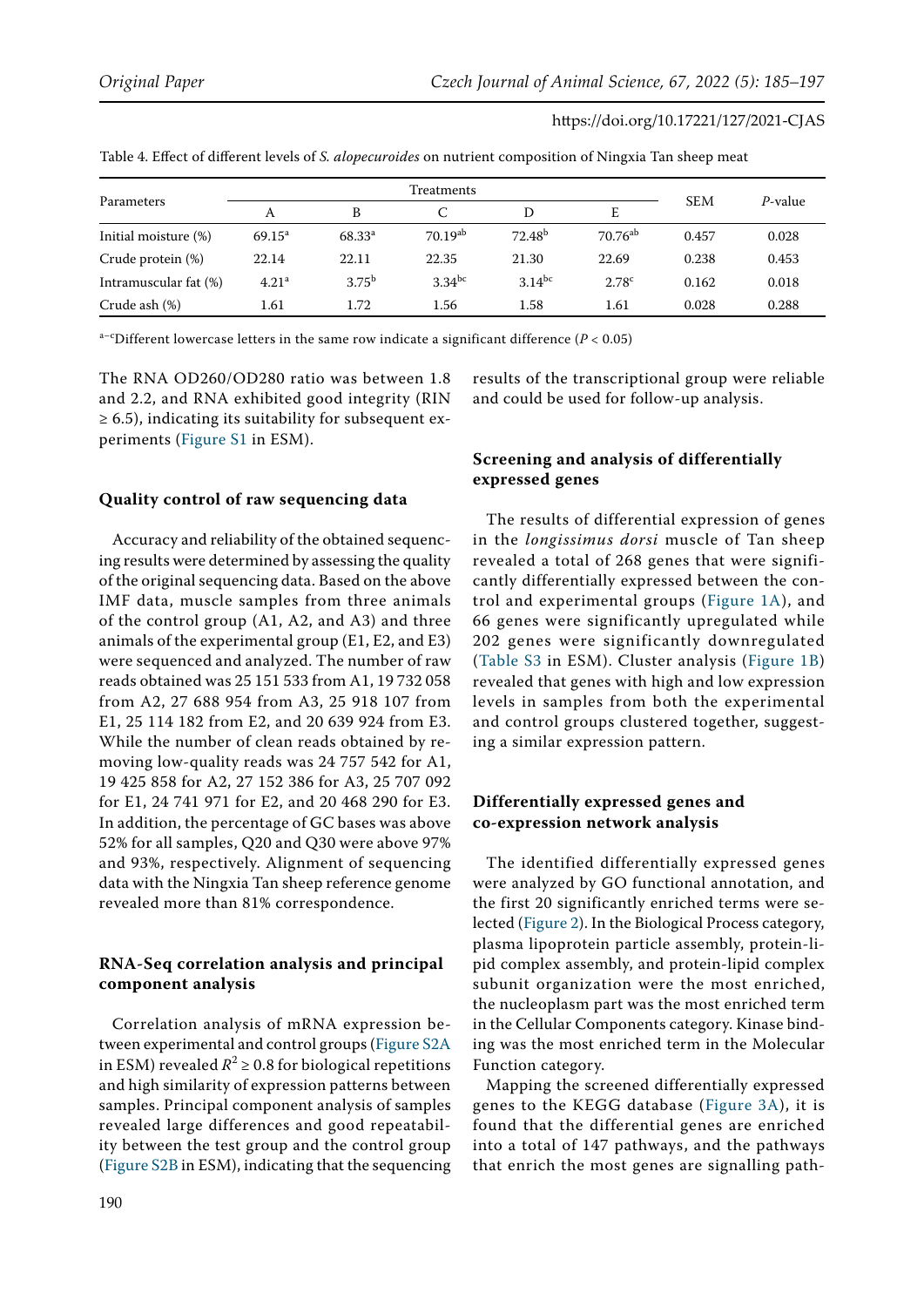<span id="page-6-1"></span><span id="page-6-0"></span>

#### Figure 1. Volcano map and heat map

(A) Differentially expressed genes between the experimental and control groups. Upregulated genes are marked in red; downregulated genes are marked in blue; genes without significant differential expression are represented by grey dots. (B) Red indicates high-expression genes and green indicates low-expression genes; the colour ranges from red to green, indicating that  $log_{10}$  (FPKM+1) goes from large to small

ways regulating the pluripotency of stem cells, Mitophagy-Animal, hepatocellular carcinoma, transcriptional misregulation in cancer, cell cycle, starch and sucrose metabolism, PPAR signalling pathway, as well as neomycin, kanamycin and gentamicin biosynthesis. Among them, it was significantly enriched in the signalling pathways regulating the pluripotency of the stem cell pathway (*P* < 0.05). Four differentially expressed genes, such as *ACSL3* (acyl-CoA synthetase longchain family member 3)*, ANGPTL4* (angiopoietinlike 4)*, PLIN2* (perilipin 2)*, ABCA1* (ATP binding cassette subfamily A member 1), which may be related to intramuscular fat, were screened out in PPAR signalling pathway, fatty acid biosynthesis, fatty acid degradation and fatty acid metabolism (Table 5).

The screened differentially expressed genes were analyzed by interaction network ([Figure 3B\)](#page-8-1). The circle (node) represents the differential genes, in which *ACSL3, ANGPTL4, PLIN2* and *ABCA1* interact with the candidate gene *LPL* (lipoprotein lipase) related to intramuscular fat deposition.

# **RT-qPCR verification of differentially expressed candidate genes**

Four differentially expressed candidate genes were selected for verification by RT-qPCR as shown in [Figure 4.](#page-9-0) The mRNA expression levels of *ABCA1* and *ACSL3* genes in the *longissimus dorsi* muscle of the control group were significantly higher than those in the experimental group (E group) (*P* < 0.05). The mRNA expression of *ANGPTL4* and *PLIN2* genes in the experimental group was higher than that in the control group, and the difference of *ANGPTL4* gene was extremely significant  $(P < 0.01)$ , but there was no significant difference in *PLIN2* gene ( $P > 0.05$ ).

# **DISCUSSION**

Ningxia Tan sheep are an excellent native breed adapted to the northwest of China, and they are very popular among consumers for their tender meat, less muttony odour, delicious taste, and even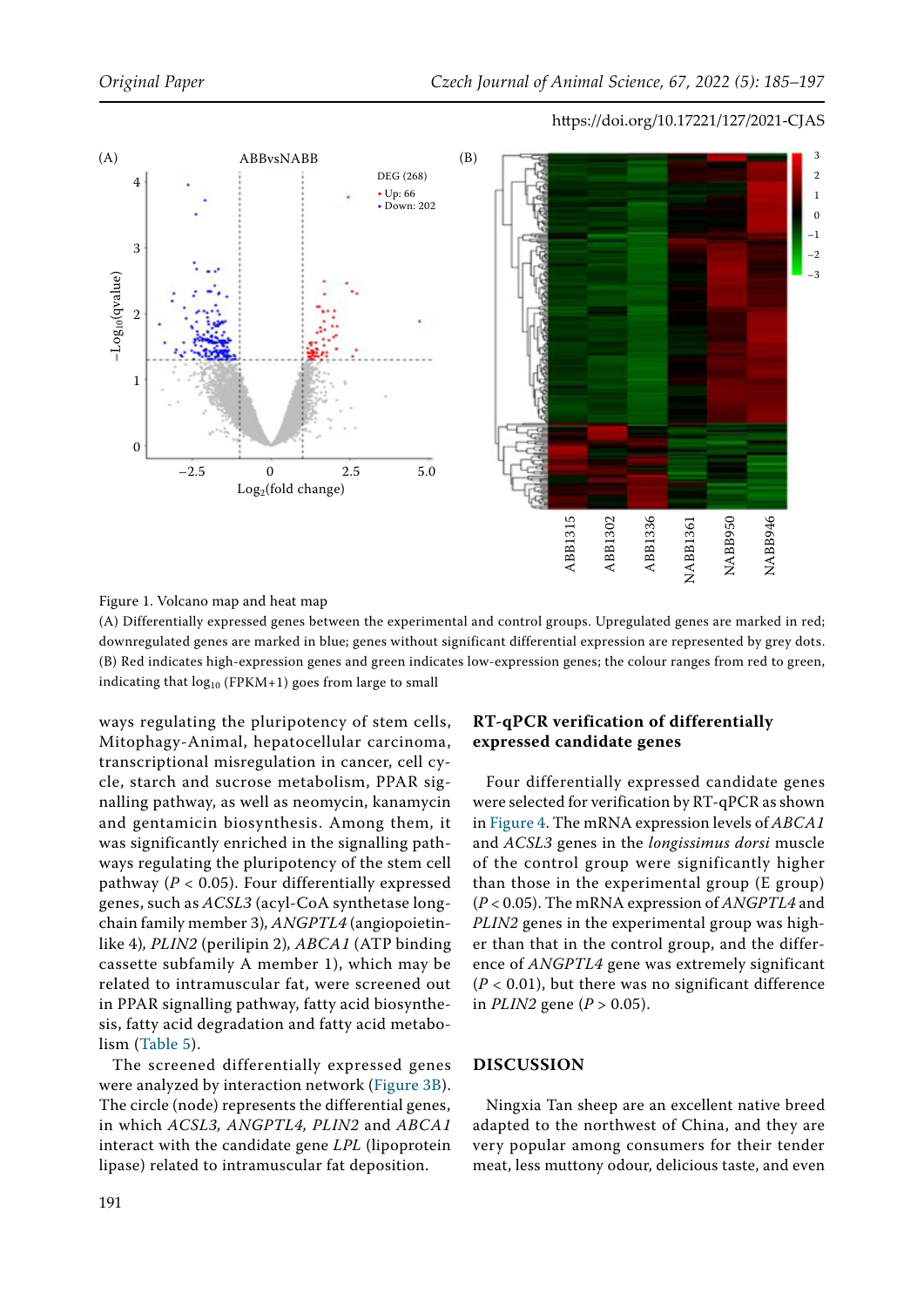<span id="page-7-0"></span>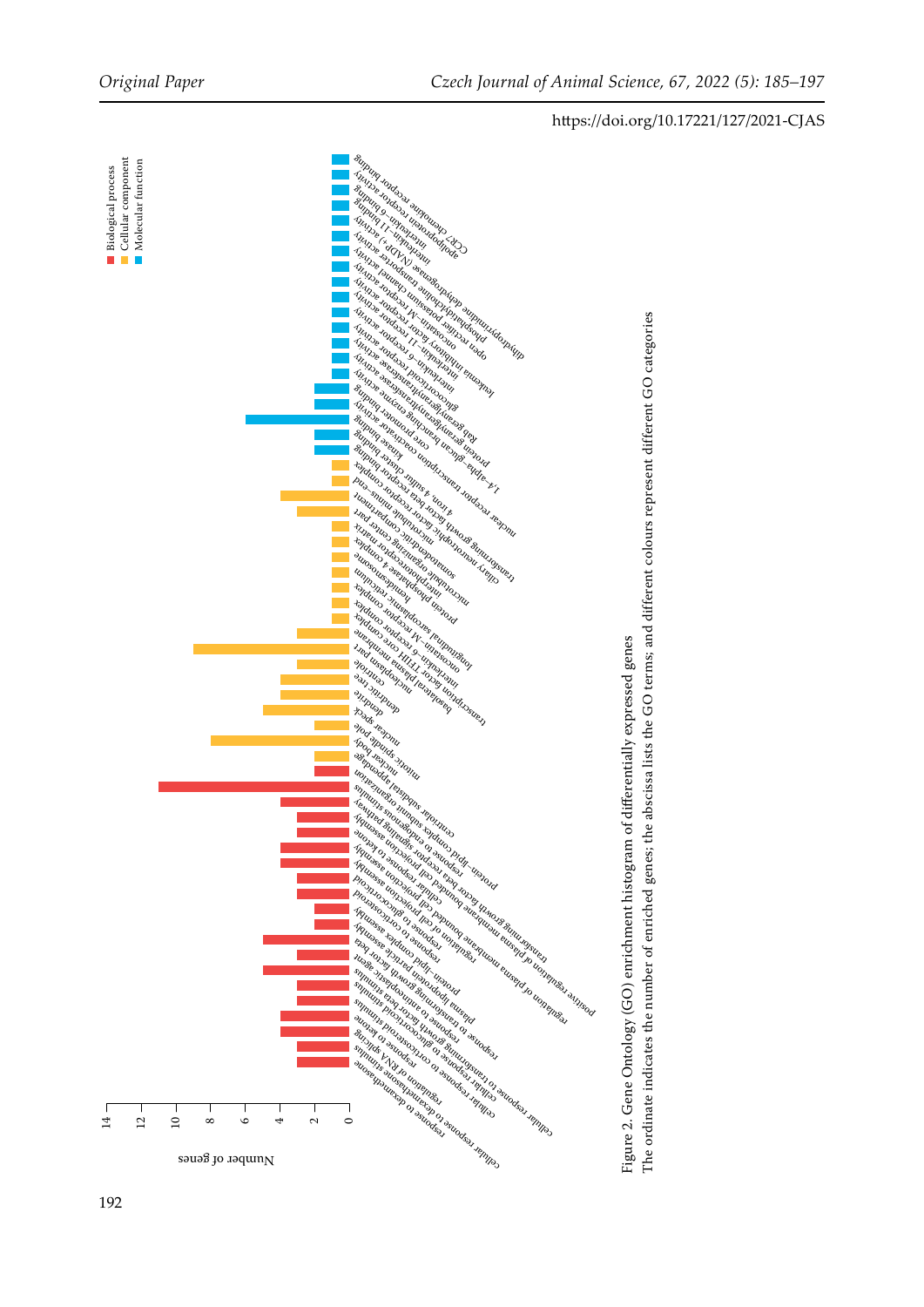<span id="page-8-1"></span><span id="page-8-0"></span>

Figure 3. KEGG enrichment and scatter plot of differentially expressed genes

(A) The vertical axis lists the name of the pathway; the horizontal axis indicates the size of the enrichment factor; each dot indicates the number of source genes in the pathway; and the colour of the dot corresponds to different Q value ranges. (B) Cross-expression gene co-expression interaction network

fat distribution. With greater attention to healthy living standards, the requirements of consumers for quality livestock and poultry meat are increasing. Meat quality traits including meat colour, tenderness, cooking yield, amino acids, fatty acids, and other nutrients (initial moisture, crude protein, crude ash and IMF) are common but very important indicators for meat quality evaluation [\(Olfaz et al. 2005](#page-12-4); [Chen and Sui 2018](#page-11-2); [Chen et al. 2021](#page-11-1)). Cooking yield analysis showed that there was a decreasing trend with the increase of *S. alopecuroides* supplementation in diet, but pressing loss variations were reverse, and the negative relationship of cooking yield and pressing loss was consistent with the reports of [Chen et al. \(2016\).](#page-11-4) Further, the study also indicated that a higher dosage of *S. alopecuroides* in diet might affect some meat quality traits of Ningxia Tan sheep. However, the addition of *S. alopecuroides*  to diet can greatly improve the content of PUFA (particularly n-6 PUFA), PUFA/saturated fatty acid ratio, and Phe level ( $P < 0.05$ ), and group E with 2% *S. alopecuroides* presented a higher PUFA content (particularly n-6 PUFA), PUFA/saturated fatty acid ratio, and Phe level, which also indicated that group E had the highest specific function for nutritional value and meat flavour. In addition, the total content of umami, sweet, and aromatic amino acids was also higher in group E, which further showed that meat quality of Ningxia Tan sheep could be improved by adding *S. alopecuroides* to diet.

Muscle fat content is the most important determinant of meat flavour and is closely related to its nutritional value [\(Hocquette et al. 2012\)](#page-11-5). The present study showed that IMF content was significantly lower in the 2% *S. alopecuroides* group compared to the control one, and presented a downward trend with increasing addition of *S. alopecuroides*, furthermore it suggested that its supplementation in the diet could improve meat quality. [Zhang et al.](#page-12-5) [\(1997\)](#page-12-5) analyzed and identified 16 amino acids in

Table 5. KEGG metabolic pathways of intramuscular fat differentially expressed genes

| Pathway                      | Pathway ID | Gene numbers | Corrected P-value | Differentially expressed genes |
|------------------------------|------------|--------------|-------------------|--------------------------------|
| PPAR signaling pathway       | oas03320   |              | 0.041 800 204     | ANGPTL4, ACSL3, PLIN2          |
| Fatty acid biosynthesis      | oas00061   |              | 0.164 505 186     | ACSL <sub>3</sub>              |
| Fatty acid degradation       | oas00071   |              | 0.359 368 591     | ACSL <sub>3</sub>              |
| Fatty acid metabolism        | oas01212   |              | 0.460 152 692     | ACSL <sub>3</sub>              |
| Fat digestion and absorption | oas04975   |              | 0.353 254 168     | ABCA1                          |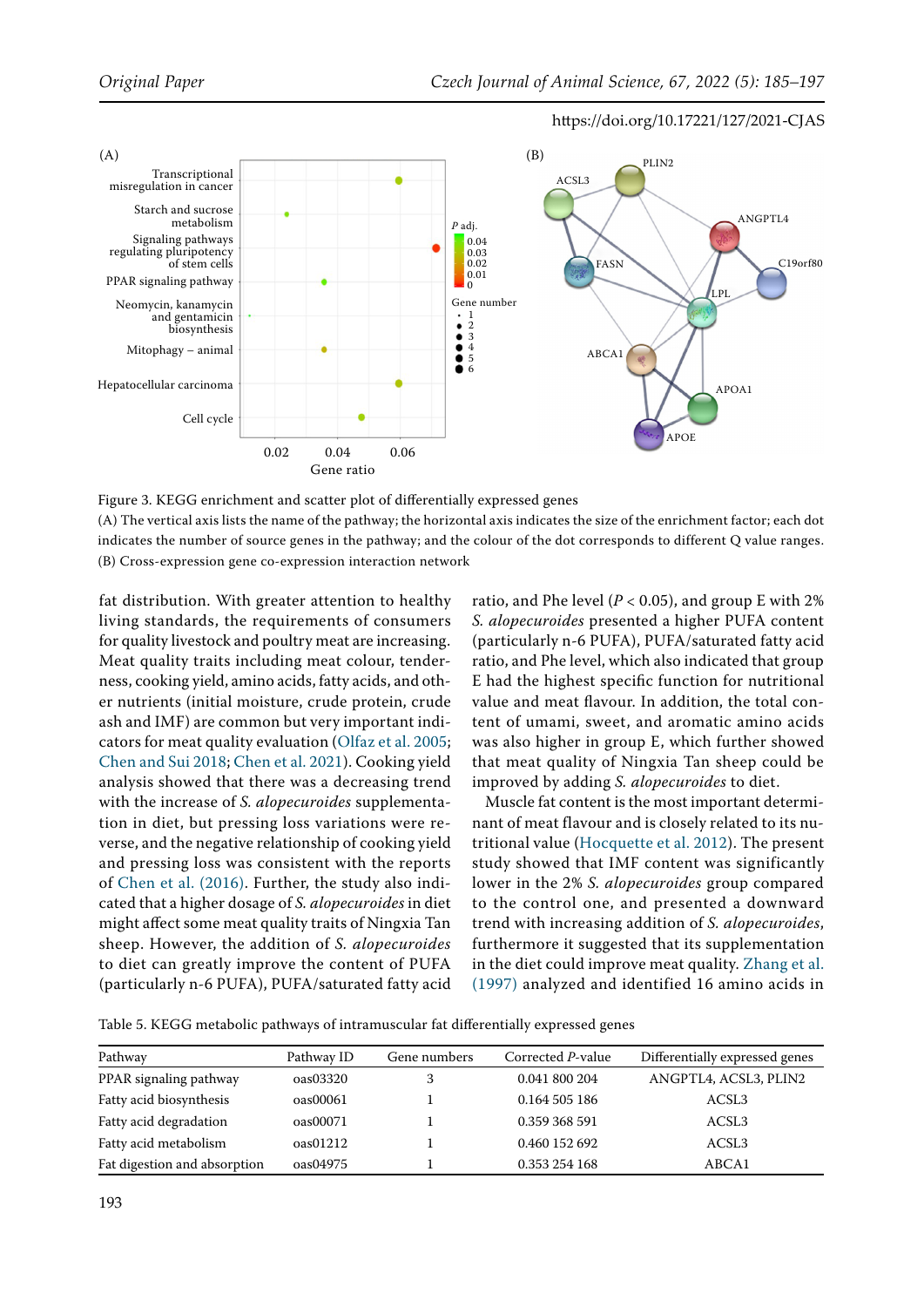<span id="page-9-0"></span>



Figure 4. RT-qPCR verification of four differentially expressed candidate genes in intramuscular adipose tissue

ns = not significant

\*Significantly different at *P* < 0.05; \*\*highly significantly different at *P* < 0.01 Values are expressed as the mean  $\pm$  SD. The results show the relative expression of candidate genes in the group without adding *S. alopecuroides* (control group) and the group added 2% *S. alopecuroides* (experimental group)

*S. alopecuroides*, of which glutamic acid, arginine, threonine, and cysteine were particularly abundant. Glutamic acid and arginine are all savory amino acids related to meat quality, which suggests that feeding *S. alopecuroides* could improve meat quality. Sequencing analysis of the *longissimus dorsi* muscle identified a total of 268 genes expressed differently between the experimental and control groups, including 66 upregulated genes and 202 downregulated genes. Q20, Q30, and alignment with the reference genome indicated that the sequencing data were accurate and reliable, and library coverage and utilization were high. KEGG analysis showed that the differentially expressed genes were enriched in a total of 147 pathways and significantly so in the signalling pathways regulating the pluripotency of stem cells. Among the pathways related to IMF, such as PPAR signalling pathway, fatty acid biosynthesis, fatty acid degradation, fatty acid metabolism, and peroxisome, thereafter four candidate genes were singled out including *ACSL3, PLIN2, ABCA1*, and *ANGPTL4*. The interaction network map of these genes showed that all four interacted with *LPL*, which is related to IMF deposition. This finding suggests that *ACSL3, PLIN2, ABCA1*, and *ANGPTL4* might have similar functions to *LPL* and might contribute to IMF deposition.

*ACSL3* encodes long-chain acyl-CoA synthetase 3, which promotes the synthesis of lecithin, the formation of intracellular lipid droplets, and participates in fatty acid oxidation ([Eck et al.](#page-11-6) [2020\)](#page-11-6). These metabolic pathways help maintain cellular lipid homeostasis. In addition, *ACSL3* plays an important role in fatty acid metabolism in diseases such as cancer ([Lv et al. 2019\)](#page-12-6). Studies on the effects of lipopolysaccharide endotoxin on milk fat and milk protein synthesis in dairy cows showed that *ACSL3* was closely related to milk fat metabolism. Moreover, *ACSL3* expression was upregulated in Simmental cattle cells cultured *in vitro*, and a change in the relative abundance of *ACSL3* mRNA was closely related to the accumulation of cytoplasmic lipid droplets. [Lv et al. \(2015\)](#page-11-7) reported that *ACSL3* had the highest gene expression among the ACSL family members in the mammary glands of lactating sows, and that mRNA expression increased significantly with lactation. *ACSL3* regulates mainly the conversion of fatty acids into lipid esterases, which has directed *ACSL3* research towards fatty acid oxidative metabolism, lecithin synthesis, and intracellular fat droplets ([Poppelreuther](#page-12-7) [et al. 2012\)](#page-12-7). Studying the role of *ACSL3* gene in regulating fat metabolism in mutton may improve the quality and flavour of meat.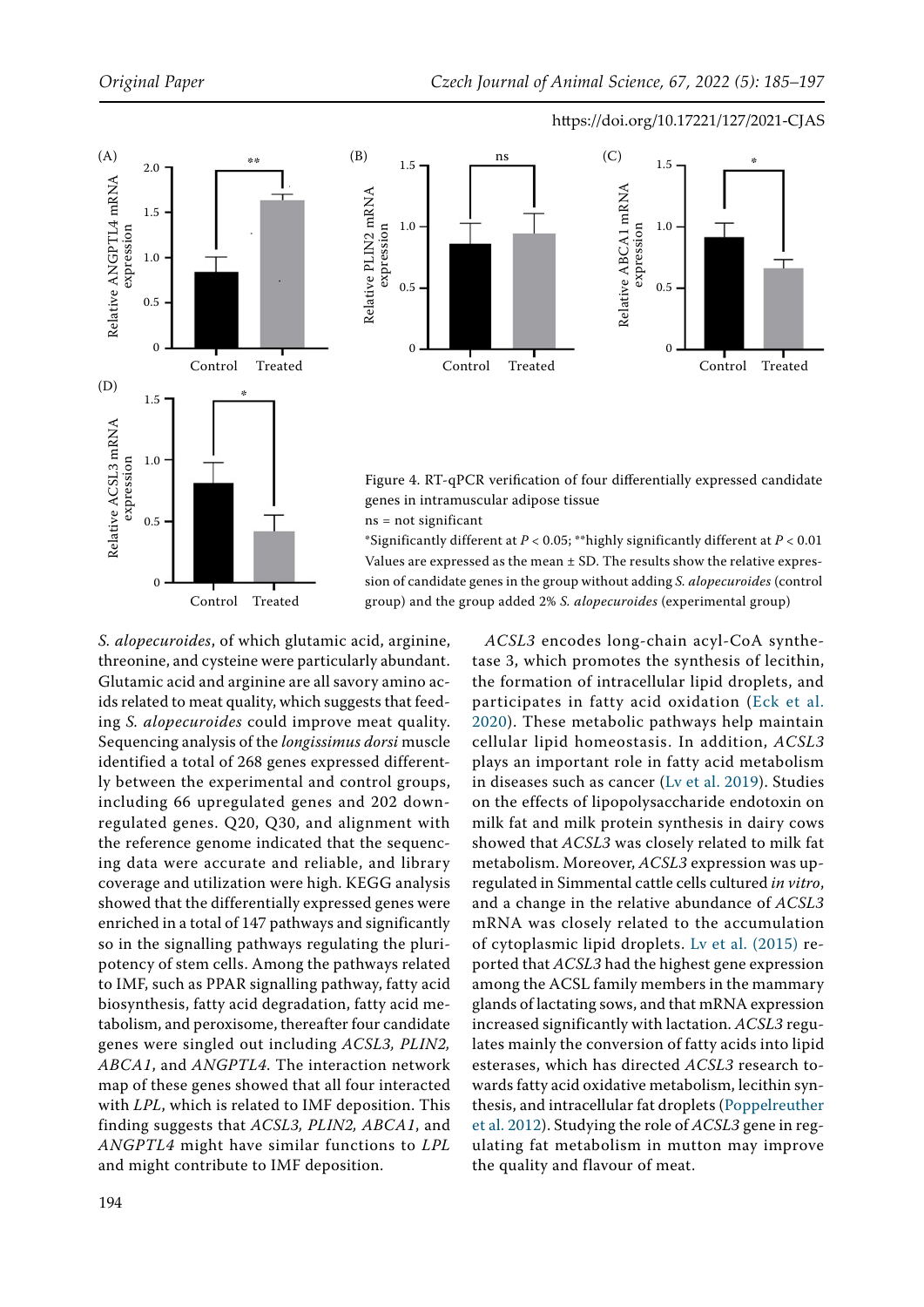*PLIN2*, also known as adipogenic differentiationrelated protein, was originally found in fat and steroid-producing cells, and is involved mainly in lipid metabolism. [Davoli et al. \(2011\)](#page-11-8) found that the *PLIN2* gene was widely expressed in pig muscle and significantly affected pig growth, as well as carcass and meat quality traits. [Gandolfi](#page-11-9) [et al. \(2011\)](#page-11-9) showed that PLIN2 is localized within myofibres with high lipid content in pig skeletal muscle, and PLIN2 protein and its corresponding gene could play a key role in the regulation of the intramyocellular lipid storage. [Sastre et al. \(2014\)](#page-12-8) showed that PLIN2 might be involved in storage and utilization of lipids during oocyte maturation. *PLIN2* gene expression has been reported to increase in the later luteal phase of the oestrous cycle and in the conceptus presence ([Forde et al.](#page-11-10)  [2013](#page-11-10)). In addition, in humans, studies have shown that *PLIN2* promotes the formation of internal lipid droplets, thereby protecting triacylglycerol from lipolysis ([Carr et al. 2014\)](#page-11-11); [Suzuki et al. \(2009\)](#page-12-9) showed that peroxisome proliferator-activated receptor gamma (PPARγ) and retinoid nuclear receptor alpha (RXRα) were involved in PLIN2-induced formation of lipid droplets in BeWo human chorionic cancer cells.

Adenosine triphosphate binding cassette transporter A1, which is encoded by *ABCA1*, mediates intracellular lipid outflow and maintains cell lipid homeostasis. Research on *ABCA1* has focused mainly on human liposome transport ([Tang et al.](#page-12-10) [2013\)](#page-12-10). *ABCA1* intracellular transport and other functions have provided new therapeutic targets and approaches to atherosclerosis-related diseases. [Brooks-Wilson et al. \(1999\)](#page-11-12) showed that mutations in the *ABCA1* gene might affect the transcription and expression of the ensuing protein, thus impacting high-density lipoprotein cholesterol levels in the blood. [Yao et al. \(2016\)](#page-12-11) reported a correlation between *ABCA1* gene polymorphisms rs2515602, rs2230806, and rs4149313 and blood lipid levels in the adult Kazakh population. [Hu et al. \(2013\)](#page-11-13) found that intracellular cholesterol efflux mediated by the PPAR $\gamma$ /liver X receptor alpha (LXR $\alpha$ )/ ABCA1 signalling pathway played an important role in the accumulation of macrophage lipids.

Angiopoietin-related protein 4, encoded by the *ANGPTL4* gene and known also as fasting-induced adipokine, is a secreted protein factor closely related to angiogenesis, lipid metabolism, glucose metabolism, and insulin sensitivity [\(Aronsson et al. 2010](#page-11-14)). Numerous studies have shown that the *ANGPTL4* gene plays a role in regulating lipid and glucose metabolism and in keeping the necessary balance. [Legry et al. \(2009\)](#page-11-15) found that the rs4076317 polymorphic site on the *ANGPTL4* gene was significantly associated with high fat rates in adolescents. [Ren et al. \(2014\)](#page-12-12) reported that porcine *ANGPTL4* seemed to be significantly additive in its actions on IMF, and could be potentially considered as a marker for IMF improvement. [Mamedova et al. \(2010\)](#page-12-13) found that *ANGPTL4* was highly expressed in cattle liver and adipose tissues. [Feng et al. \(2006\)](#page-11-16) found that porcine *ANGPTL4* was highly expressed in the liver, kidney, and adipose tissue, but slightly expressed in the heart, spleen, and muscles. Moreover, they found that *ANGPTL4* expression was high in obese pigs but slightly lower in lean pigs, and fat pigs had an increased effect on fat deposition. Hence, *ANGPTL4* may be related to fat deposition.

The RT-qPCR verification of *ACSL3, PLIN2, ABCA1*, and *ANGPTL4* showed that mRNA expression of *ANGPTL4* gene was significantly higher following 2% addition of *S. alopecuroides* than without it. *PLIN2* gene expression was higher in the 2% *S. alopecuroides* group than in the control group, but the difference was not significant. *ABCA1* and *ACSL3* gene expression was higher in the control group than in the 2% *S. alopecuroides* group. This result further validates the accuracy of transcriptome sequencing, indicating that *ACSL3, PLIN2, ABCA1*, and *ANGPTL4* can be used as important candidate genes affecting mutton meat quality, however further studies are required. In this study, addition of different amounts of *S. alopecuroides*  to the Ningxia Tan sheep diet was found to affect muscle fat deposition. As the amount of *S. alopecuroides* increased, IMF showed a significant downward trend.

#### **CONCLUSION**

In this study, addition of different amounts (0.25%, 0.5%, 1% and 2%) of *S. alopecuroides* to the Ningxia Tan sheep diet was found to affect muscle fat deposition. As the amount of *S. alopecuroides*  increased, IMF showed a significant downward trend. High-throughput transcriptome sequencing analysis on a total of six individuals in the 2% *S. alopecuroides* and control groups identified 268 differentially expressed genes, of which 202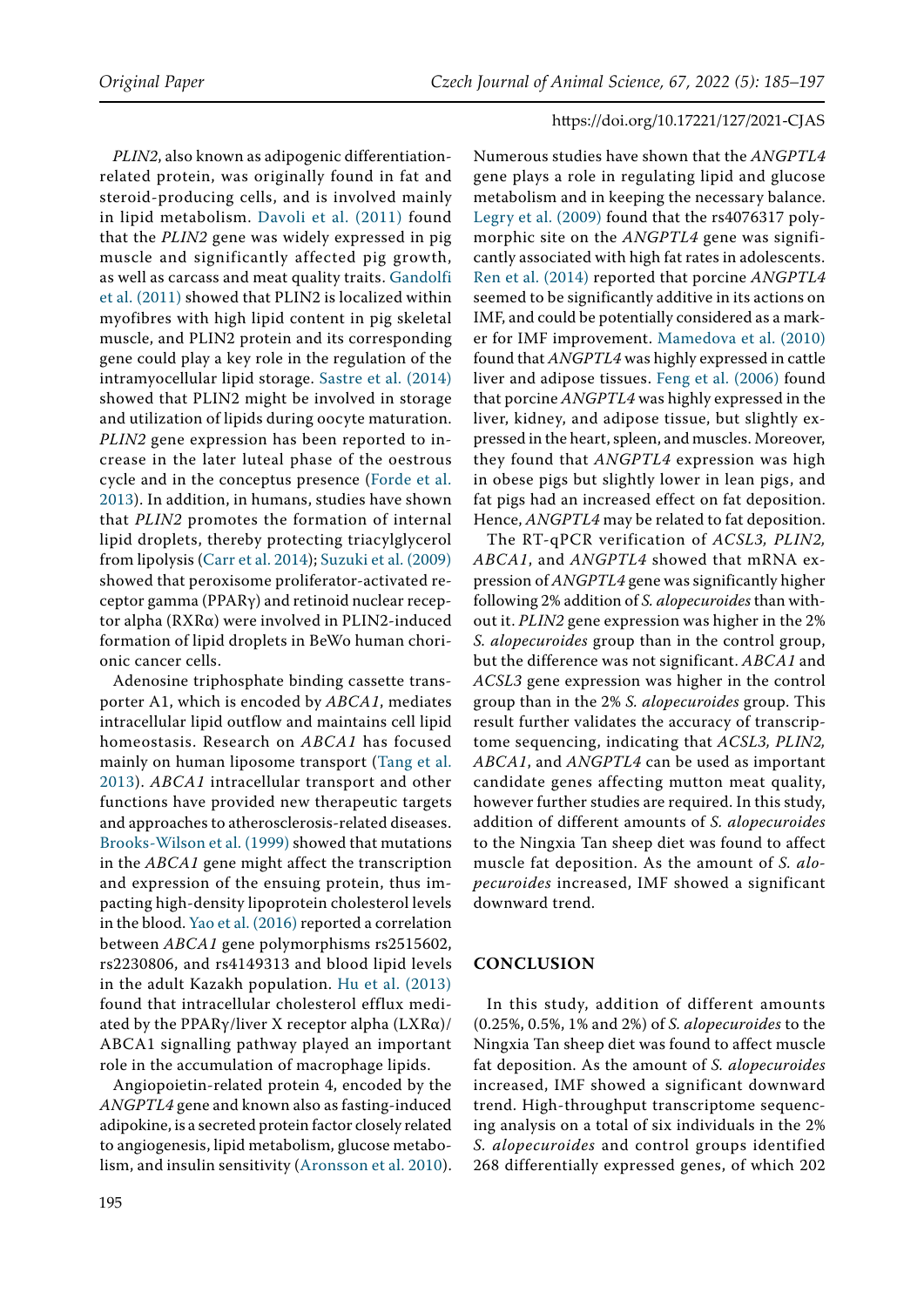were upregulated and 66 were downregulated. Through GO functional annotation and KEGG enrichment analysis, *ACSL3, PLIN2, ABCA1,* and *ANGPTL4* were identified as candidate genes related to IMF. The study reveals that *S. alopecuroides*  could be used as a feed additive to improve mutton meat quality by affecting the expression of genes responsible for regulating IMF levels. The study provides basic data and a reference for genetic improvement of Tan sheep meat.

# **Acknowledgement**

We would like to thank Mr Jianwen Zhang from Xiang Xin Tai Breeding Professional Cooperative of Helan County for his support to make our trial forward smoothly.

# **Conflict of interest**

The authors declare no conflict of interest.

## **REFERENCES**

- <span id="page-11-14"></span>Aronsson L, Huang Y, Parini P, Korach-Andre M, Hakansson EM, Gustafsson JA, Pettersson S, Arulampalam V, Rafter J. Decreased fat storage by lactobacillus paracasei is associated with increased levels of angiopoietin-like 4 protein (ANGPTL4). PLoS One. 2010 Sep 30;5(9): 7 p.
- <span id="page-11-12"></span>Brooks-Wilson A, Marcil M, Clee SM, Zhang LH, Roomp K, Dam M, Yu L, Brewer C, Collins JA, Molhuizen HO, Loubser O. Mutations in ABC1 in Tangier disease and familial high-density lipoprotein deficiency. Nat Genet. 1999 Aug;22:336-45.
- <span id="page-11-11"></span>Carr RM, Peralta G, Yin XY, Ahima RS. Absence of perilipin 2 prevents hepatic steatosis, glucose intolerance and ceramide accumulation in alcohol-fed mice. PLoS One. 2014 May 15;9(5): 10 p.
- <span id="page-11-2"></span>Chen G, Sui Y. Production, performance, slaughter characteristics, and meat quality of Ziwuling wild crossbred pigs. Trop Anim Health Pro. 2018 Feb;50(2):365-72.
- <span id="page-11-4"></span>Chen Y, Qiao Y, Xiao Y, Chen H, Zhao L, Huang M, Zhou G. Differences in physicochemical and nutritional properties of breast and thigh meat from crossbred chickens, commercial broilers, and spent hens. Asian-Australas J Anim. 2016 Jun;29(6):855-64.
- <span id="page-11-1"></span>Chen J, Chen F, Lin X, Wang Y, He J, Zhao Y. Effect of excessive or restrictive energy on growth performance,

meat quality, and intramuscular fat deposition in finishing Ningxiang Pigs. Animals. 2021 Dec 25;11(1): 14 p.

- <span id="page-11-8"></span>Davoli R, Gandolfi G, Braglia S, Comella M, Zambonelli P, Buttazzoni L, Russo V. New SNP of the porcine perilipin 2 (PLIN2) gene, association with carcass traits and expression analysis in skeletal muscle. Mol Biol Rep. 2011 Mar; 38(3):1575-83.
- <span id="page-11-6"></span>Eck F, Phuyal S, Smith MD, Kaulich M, Wilkinson S, Farhan H, Behrends C. ACSL3 is a novel GABARAPL2 interactor that links ufmylation and lipid droplet biogenesis. J Cell Sci. 2020 Sep 16;133(18): 38 p.
- <span id="page-11-16"></span>Feng SQ, Chen XD, Xia T, Gan L, Qiu H, Dai MH, Zhou L, Peng Y, Yang ZQ. Cloning, chromosome mapping and expression characteristics of porcine ANGPTL3 and-4. Cytogenet Genome Res. 2006 Jun;114(6):44-9.
- <span id="page-11-10"></span>Forde N, Mehta JP, McGettigan PA, Mamo S, Bazer FW, Spencer TE, Lonergan P. Alterations in expression of endometrial genes coding for proteins secreted into the uterine lumen during conceptus elongation in cattle. BMC Genom. 2013 May 10;14(1): 13 p.
- <span id="page-11-9"></span>Gandolfi G, Mazzoni M, Zambonelli P, Lalatta-Costerbosa G, Tronca A, Russo V, Davoli R. Perilipin 1 and perilipin 2 protein localization and gene expression study in skeletal muscles of European cross-breed pigs with different intramuscular fat contents. Meat Sci. 2011 Aug;88(4):631-7.
- <span id="page-11-0"></span>Guo Q, Kong XF, Hu CJ, Zhou B, Wang CT, Shen QW. Fatty acid content, flavor compounds, and sensory quality of pork loin as affected by dietary supplementation with l-arginine and glutamic acid*.* J Food Quality. 2019 Nov; 84(12):3445-53.
- <span id="page-11-5"></span>Hocquette JF, Cassar-Malek I, Jurie C, Bauchart D, Picard B, Renand G. Relationships between muscle growth potential, intramuscular fat content and different indicators of muscle fibre types in young Charolais bulls. Anim Sci J. 2012 Nov;83(11):750-8.
- <span id="page-11-13"></span>Hu YW, Ma X, Huang JL, Mao XR, Yang JY, Zhao JY, Li SF, Qiu YR, Yang J, Zheng L, Wang Q. Dihydrocapsaicin attenuates plaque formation through a PPARγ/LXRα pathway in apoE−/− mice fed a high-fat/high-cholesterol diet. PLoS One. 2013 Jun 26;8(6): 13 p.
- <span id="page-11-15"></span>Legry V, Bokor S, Cottel D, Beghin L, Catasta G, Nagy E, Gonzalez-Gross M, Spinneker A, Stehle P, Molnar D, Moreno LA. Associations between common genetic polymorphisms in angiopoietin-like proteins 3 and 4 and lipid metabolism and adiposity in european adolescents and adults. J Clin Endocr Metab. 2009 Nov;94(12):5070-7.
- <span id="page-11-3"></span>Love MI, Huber W, Anders S. Moderated estimation of fold change and dispersion for RNA-seq data with DESeq2. Genome Biol. 2014 Dec;15(12): 21 p.
- <span id="page-11-7"></span>Lv YT, Guan WT, Qiao HZ, Wang CX, Chen F, Zhang YZ, Liao ZC. Veterinary medicine and omics (veterinomics):